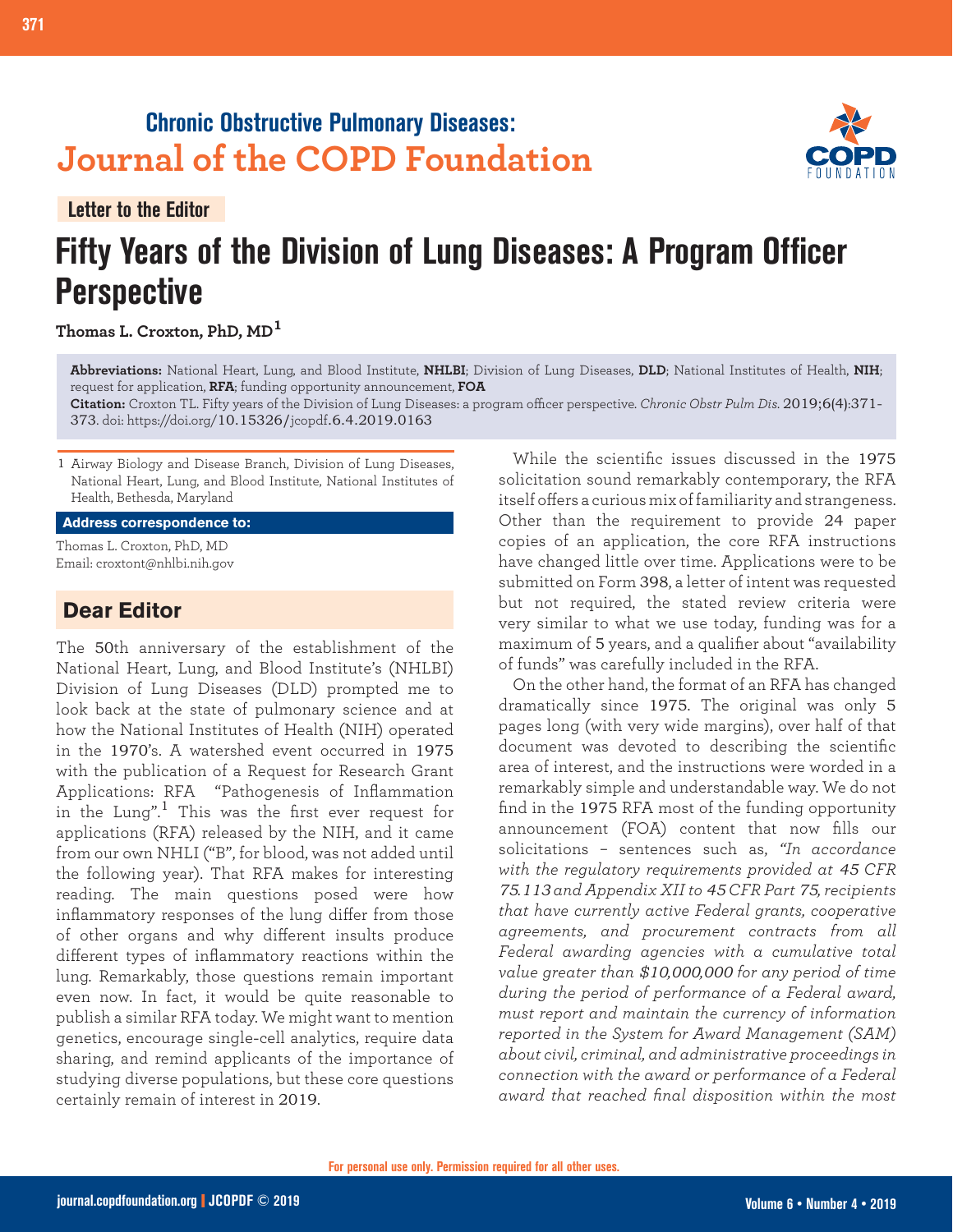*recent five-year period."*

Is this really progress?

Given the simplicity and clarity of the 1975 RFA, it is tempting to imagine how nice it must have been to be a Program Officer in the old days – before the NIH recognized the need for bureaucratic detail and precision. But in fact, that way of thinking is completely wrong. The best time to be an NIH Program Officer is now, not then. Funding for pulmonary research in 1975 was a tiny fraction of what we now support, we knew almost nothing about the molecular mechanisms of our diseases, qualified lung investigators were few, and the experimental tools available at that time were things like spirometers, chest x-rays, and microscopes.

A phenomenal body of pathobiological knowledge on pulmonary diseases has been acquired over the past 50

years, we now manage a substantial and steady stream of funding for lung research, our scientific workforce is well-trained and enthusiastic, powerful research tools are readily available that allow single laboratories to collect and analyze astounding amounts of useful data, there are well trodden pathways for translation, and networks are available to conduct large clinical trials. I actually expect that the progress in pulmonary science over the past 50 years will be greatly surpassed in the next decade alone. This is a great time to have the privilege of promoting lung research.

Happy 50th anniversary, fellow DLD Program Officers. Keep up the good work, and remember that we need to know more about the pathogenesis of inflammation in the lung.